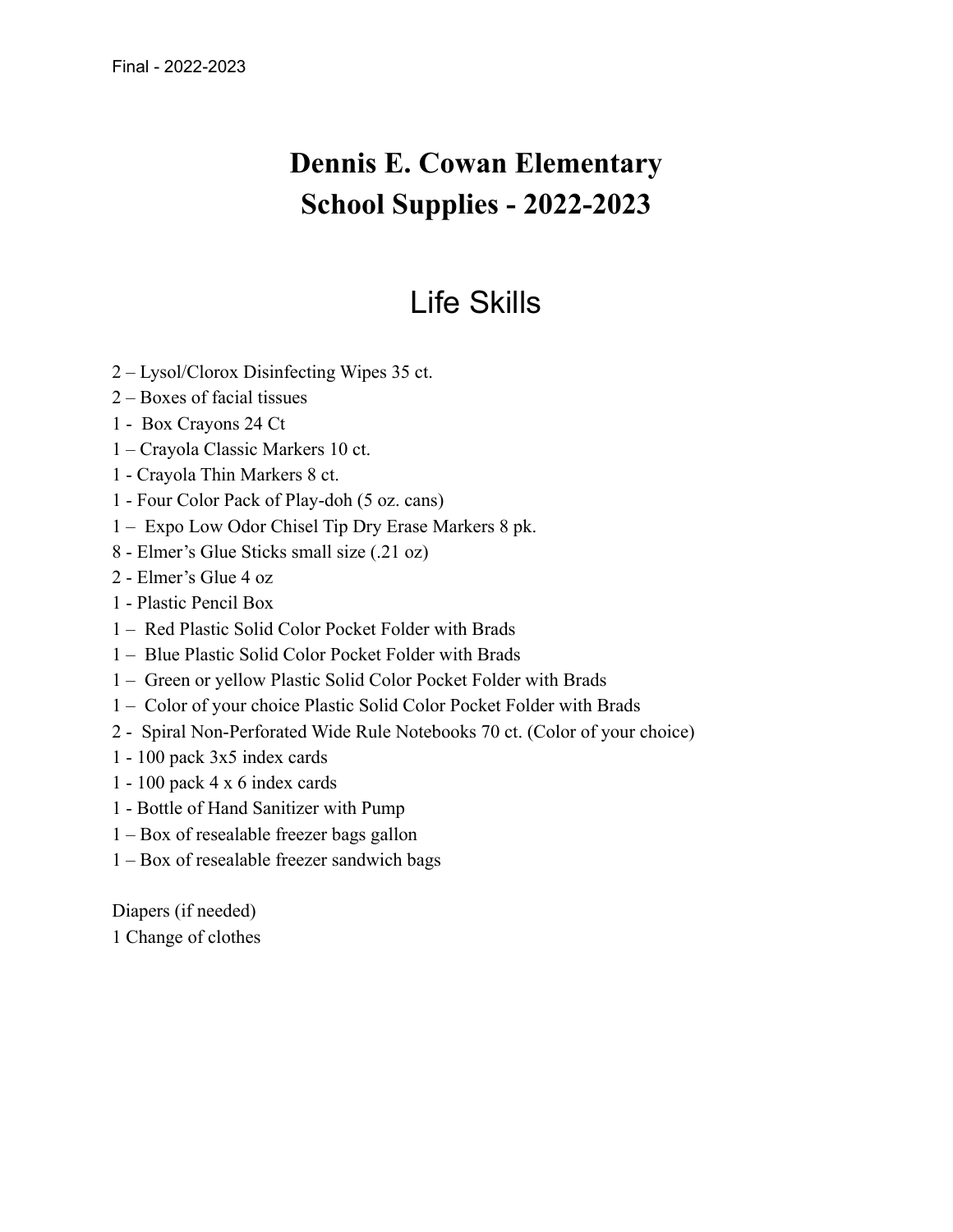# **ECSE**

- 2 Plastic Folders with pockets
- 1 Elmers 4oz glue washable
- 2 Lysol/Clorox Disinfecting Wipes 35 ct. (not for skin)
- 2 –Boxes of facial tissues
- 1 Crayola Crayons 24 ct.
- 1 Crayola Markers 10 ct.
- 1 Crayola Washable Watercolors 8 ct.
- 1 Four Color Pack of Play-Doh (5oz cans)
- 1-Bag Medium Cotton Balls (200 Count)
- 2 Hand sanitizers
- 1 Spiral notebook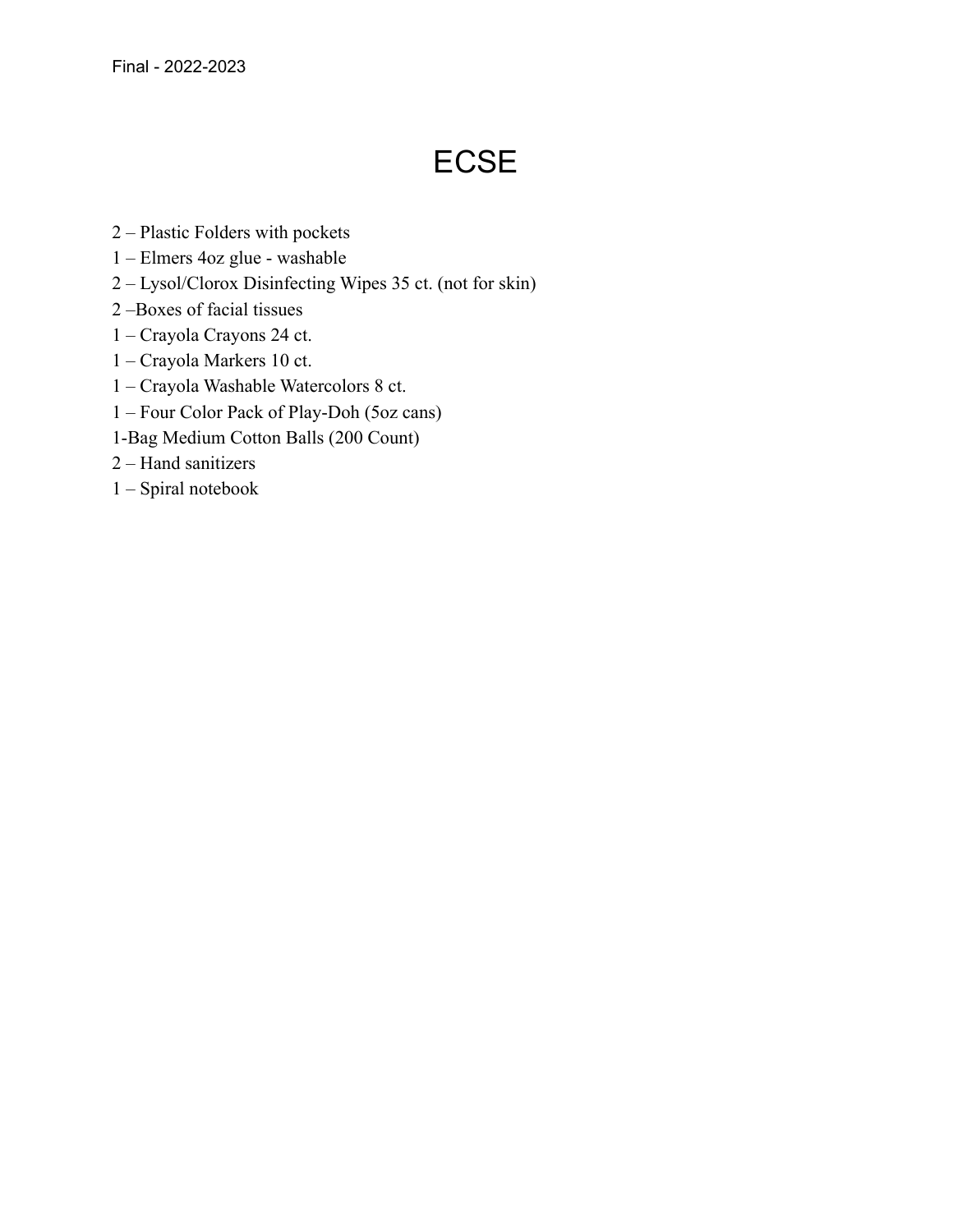## Pre-Kindergarten

- 1 Box Kleenex Tissues 160 Ct.
- 3 Crayola Crayons 24 ct.
- 2 Black Marbled Composition Wide Ruled Notebook 100 ct.
- 2 Plastic Pocket Folders with Brads
- 1 Four Color Pack of Play-Doh (no specific size)
- 1 Baby Wipes Unscented 80 ct.
- 1 Bottle of Hand Sanitizer with Pump
- 1 Crayola Classic Thick Markers 10 ct.
- 1 Pair of 5" Fiskars Blunt Tip Scissors
- 3 Elmer's 4 oz. Glue
- 1 Box Gallon Ziploc Brand Bags 20 ct. -- **Last name alpha (M-Z)**
- 1 Roll of Paper Towels 85 ct. -- **Last name alpha (M-Z)**
- 1 Package Small **OR** Large white paper plates (plain, no designs)-- **Last name alpha (A-L)**
- 1 Box Quart Ziploc Brand Bags 25 ct. -- **Last name alpha (A-L)**
- 1 Lysol/Clorox Disinfecting Wipes 35 ct.

1 –Backpack **LARGE enough to hold a folder, lunchbox, and jacket + side pocket for** Water Bottle

- 1 **SMALL** Blanket to Use at Rest Time
- 1 Pillowcase (Used or New) to Hold Rest Blanket

**Please do not label school supplies (except backpack, blanket, and pillowcase).**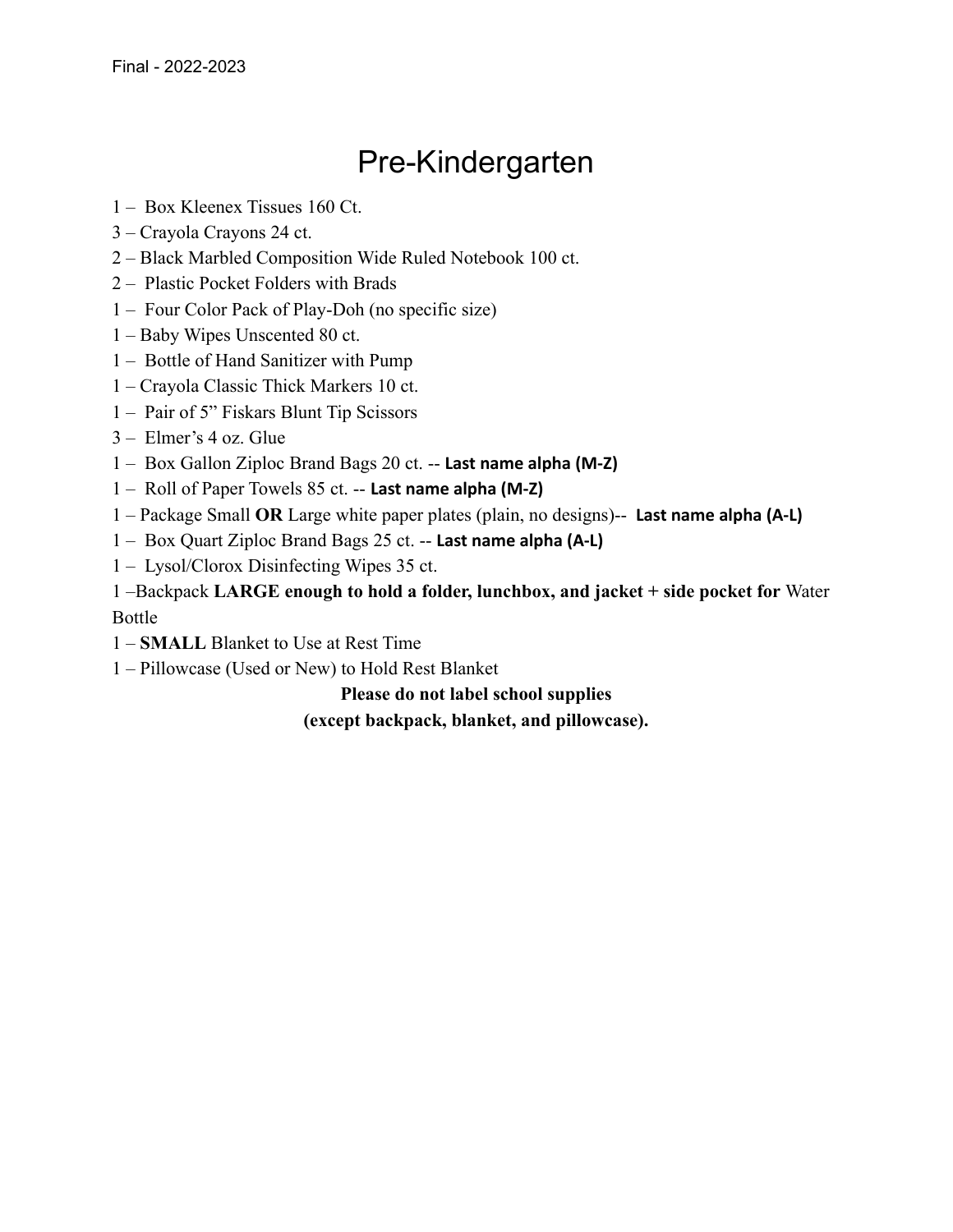### Kindergarten

1 - Nylon Plain/Solid Pencil Bag 7.25 x 10.25" LABELED WITH NAME

1 - Pair of children's size headphones (no ear buds) LABELED WITH NAME

1 - Pair of 5" Fiskars Blunt Scissors LABELED WITH NAME on scissor handle

**3** - **PRIMARY** COMPOSITION NOTEBOOKS, These notebooks have drawing space at top and handwriting lines at bottom. Examples [here](https://amzn.to/3uwTljO) and [here.](https://www.amazon.com/Primary-Journal-Hardcover-Composition-Notebook/dp/B07F264HX8/ref=pd_lpo_2?pd_rd_i=B07F264HX8&psc=1)

- 6 Crayola Crayons 24 ct. (6 packages please)
- 3 Crayola Washable Thick Classic Markers 8 ct. (3 packages please)
- 3 Elmer's 4 oz. Bottle of Glue (3 bottles please)
- 8 Elmer's Glue Sticks, small size
- 1 Dixon Ticonderoga No. 2 Pencils Pre-sharpened 24 pk.
- 2 Plastic Solid Color Pocket Folders WITH Brads
- 1 Set of Watercolors (Crayola or Prang preferred)
- 4 Cans of Play-Doh 4 oz. OR 5 oz. cans
- 1 Expo Low Odor Chisel Tip Dry Erase Markers 4 pk.
- 1 Lysol/Clorox Disinfecting Wipes 35 ct.

1 - Backpack LARGE enough to hold a folder, lunchbox, and jacket + side pocket for Water Bottle

We always welcome extra glue, crayons, markers, and primary composition notebooks!

Supply Instructions:

- Please only label pencil bag, scissors, and headphones with name (first name, last initial). Please label the actual item, not packaging.
- Please remove all packaging from the pencil bag, headphones, and scissors. Please remove all stickers/labels from folders.
- We tried to reduce our supply list this year. Teachers will be asking for some additional items via their Amazon wish lists.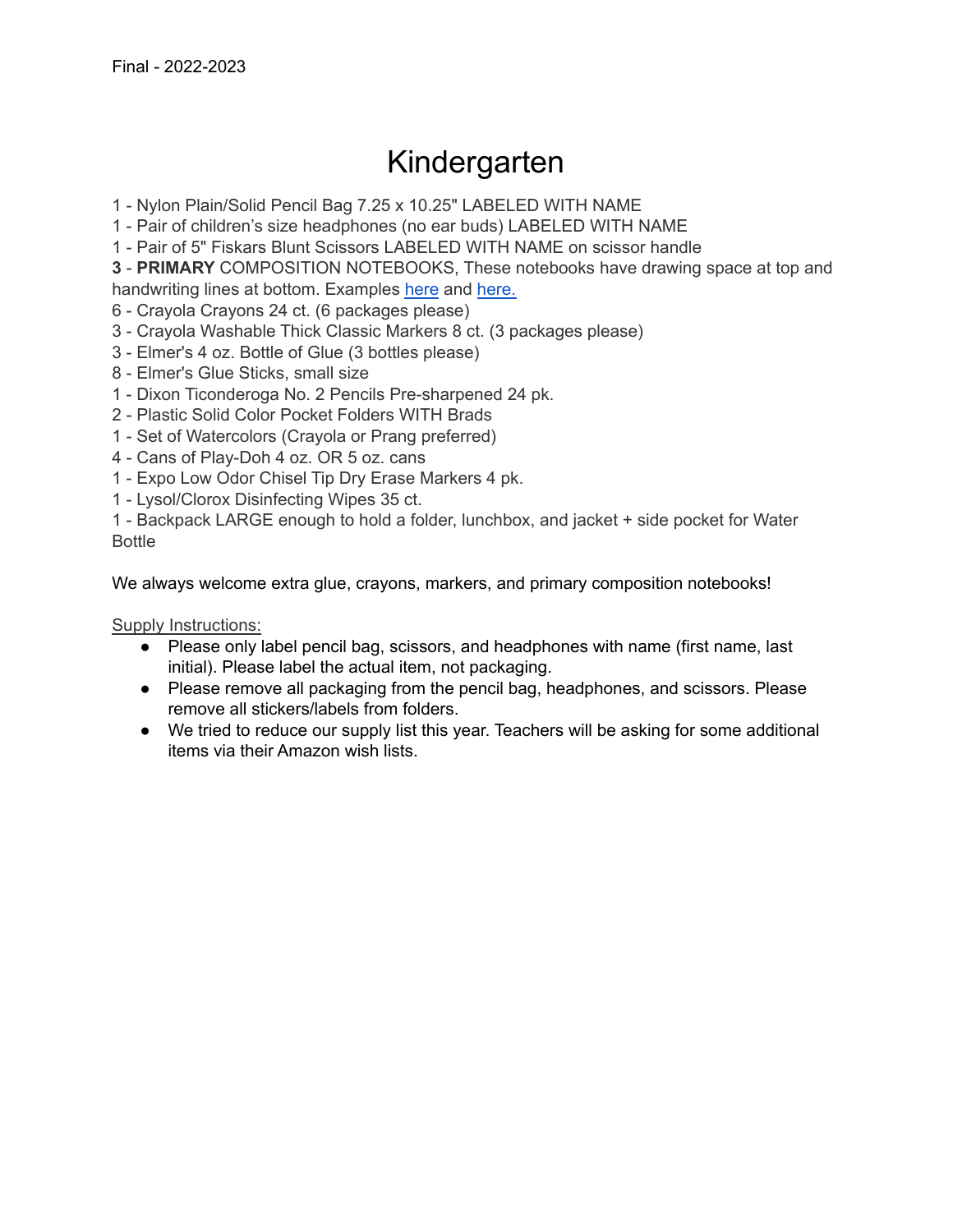# 1 st Grade

2 - PRIMARY COMPOSITION NOTEBOOK, These notebooks have drawing space at top and handwriting lines at bottom. Example here: <https://amzn.to/3uwTljO>

- 1 Red Plastic Solid Color Pocket Folder (with or without brads)
- 1 Blue Plastic Solid Color Pocket Folder WITH Brads
- 1 Purple OR Green Plastic Solid Color Pocket Folder WITH Brads
- 1 Nylon Pencil Bag 7.25 x 10.25"
- 4 Crayola Crayons 24 ct.
- 2 Crayola Washable Thick Classic Markers 8 ct.
- 1 Crayola Thin Classic Markers 8 ct.
- 1 Pack of No. 2 Pencils Pre-Sharpened Latex Free 24 pk.
- 8 Expo Black Chisel Tip Dry Erase Markers
- 2 Pair of 5" Fiskars Blunt Scissors
- 2 Box of Kleenex
- 6 Elmer's Glue Sticks
- 2 Elmer's 4 oz. Glue
- 2 Lysol/Clorox Disinfecting Wipes 35 ct.
- \*Please do not label school supplies\*

#### **\*Optional\***

- Colored Pencils Extra crayons or markers Extra Expo markers Construction paper White Cardstock Bottle of Hand Sanitizer with Pump 2 - Box Gallon Ziploc Brand Bags 15 ct.
- 1 Box Quart Ziploc Brand Bags 20 ct.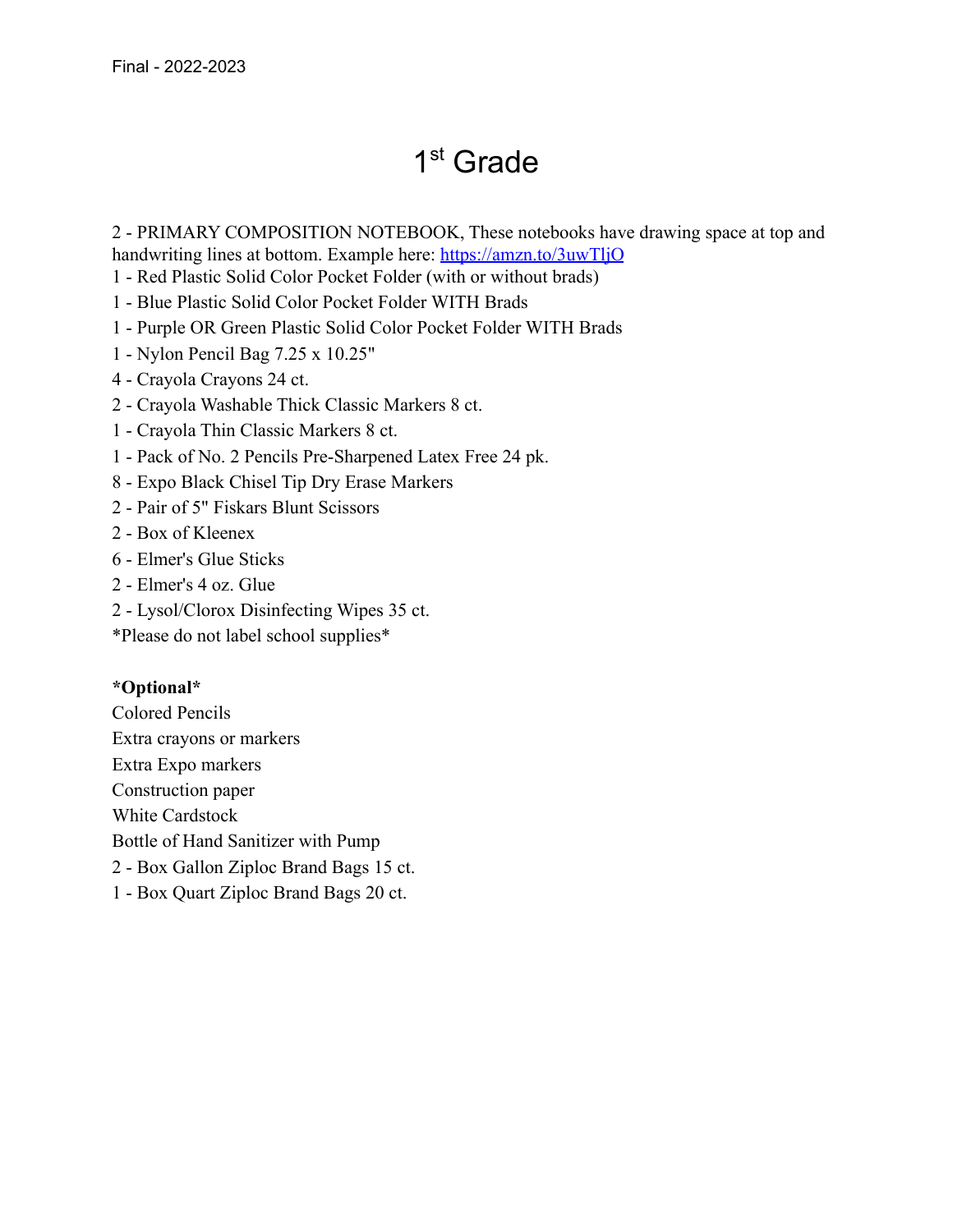# 2<sup>nd</sup> Grade

36 # 2 American wood pencils (sharpened)

1 pink eraser

- 1 Fiskar scissors
- 2 24 count Crayola brand crayons
- 1 7" 12 count Crayola colored pencils
- 1 Crayola classic thin markers
- 1 Crayola classic thick markers
- 7 Wide rule, spiral bound spiral notebooks (non-perforated) \*2 blue \*2 yellow \*1 red \*1 green \*1 purple
- 2 Plastic GREEN pocket folders with or without brads
- 3 pocket folders WITH brads (not plastic)

\*1 purple \*1 red \*1 yellow

- 1 200 count wide ruled notebook paper
- 8 Elmer's glue sticks
- 2 Boxes of tissue
- 1 Box of resealable freezer bags

#### **Last name alpha (M-Z)** =gallon **Last name alpha (A-L)** = quart

- 1 Nylon pencil bag (no school boxes)
- $1 -$ Steno book  $(6 \times 9)$  (non perforated)
- $1 8$  oz. bottle of hand sanitizer
- 1 Marbled Composition Notebooks
- 1 pair of headphones or earbuds

\*Optional: 1 Clorox Disinfecting Wipes Colored printer paper Colored cardstock 1 pk. Dry erase markers

#### **Please do not label school supplies.**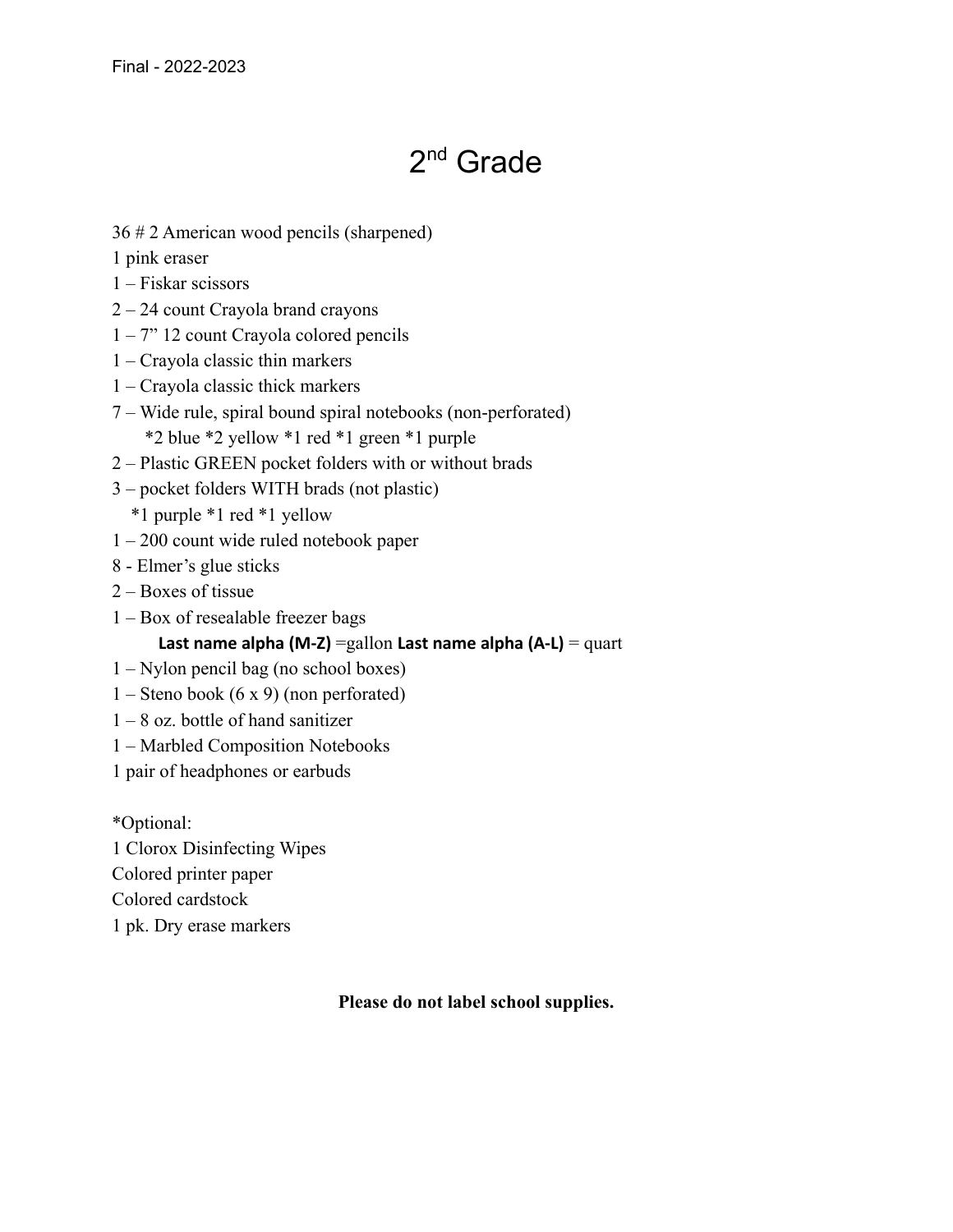## 3 rd Grade

1 - White 1 inch Binder

1 set of 5 tab binder dividers with pockets

1 Ream of white copy paper

1 - PURPLE PLASTIC POCKET FOLDER

1 - RED PLASTIC POCKET WITH BRAD FOLDERS

1 - BLUE PLASTIC POCKET WITH BRAD FOLDERS

6 - ELMER'S SMALL .21OZ (6 GRAM) GLUE STICK

1 - ELMER'S 7 5/8 OZ SCHOOL GLUE

1 - FACIAL TISSUE 100CT

1 - NYLON PENCIL BAG, CLEAR TOP W/ GROMT 7.25 X 10.25

36- NO2 DIXON TICONDEROGA PRE-SHARPENED PENCIL

2 - FISKARS 5" SHARP SCISSORS

1 - CRAYOLA CRAYONS 24CT

2 - CRAYOLA 7" COLORED PRE-SHARPENED PENCILS 12CT

**4 - WIDE RULE BLACK MARBLE COMP BOOK 100CT**

1 - CRAYOLA CLASSIC FINE MARKERS 8CT --**Last name alpha (A-L)**

**1 - CRAYOLA CLASSIC THICK MARKERS 8CT -- Last name alpha (M-Z)**

**1 - NOTEBOOK PAPER 150 CT WIDE RULE**

1 - Heavy Duty HEADPHONES (NOT EARBUDS)

1 - EXPO2 LOW ODOR CHISEL TIP DRY ERASE MARKERS 2 PK

1 - ZIPLOC/GLAD GALLON SNAP & SEAL BAGS 19CT BOX --**Last name alpha (M-Z)**

1 - CLOROX/LYSOL WIPES 35 CT - NOT FOR SKIN --**Last name alpha (M-Z)**

1 - ZIPLOC/GLAD QUART FREEZER BAGS 20CT --**Last name alpha (A-L)**

1 - WATERLESS HAND SANITIZER WITH PUMP 8OZ-- **Last name alpha (A-L)**

\*Optional Colored printer paper Colored cardstock Pack of Address Labels 30 per sheet, 1" x 2 5/8" (if Avery, #8160) Pack of Shipping Labels 10 per sheet, 2" x 4" (if Avery, #8163)

### **Please do not label school supplies**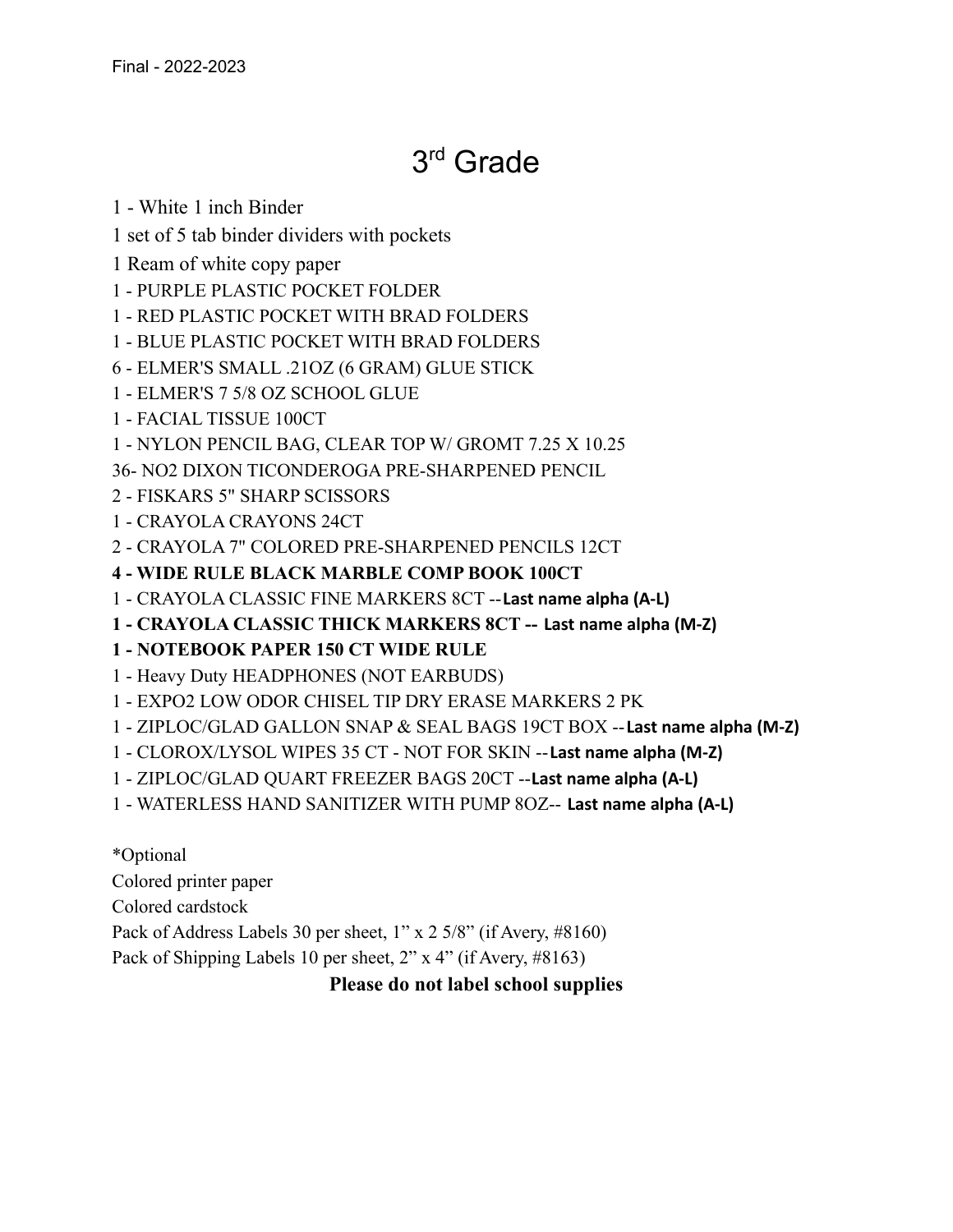# 4<sup>th</sup> Grade

- 1 Green Spiral Non-Perforated Wide Ruled Notebook 70 ct.
- 2 Blue Spiral Non-Perforated Wide Ruled Notebook 70 ct.
- 1 Green Plastic Solid Color Pocket Folder with Brads
- 2 Purple Plastic Solid Color Pocket Folders with Brads
- 1 Red Plastic Solid Color Pocket Folder with Brads
- 1 Blue Plastic Solid Color Pocket Folder with Brads
- 2 Elmer's Small (.21 OZ) Glue Sticks
- 2 Box of Kleenex 100 ct.
- 1 Nylon Pencil Bag 11 x 7.25"
- 1 Bottle of Hand Sanitizer with Pump
- 3– Packs of No. 2 Pencils Pre-Sharpened 24 pk.
- 1 Fiskars Del. Spring Load Pencil Sharpener w Receptacle
- 1 Pair of 5" Fiskars Sharp Scissors
- 2 Crayola Colored Pencils Pre-Sharpened 24 ct.
- 3 Black Marbled Composition Wide Ruled Notebooks 100 ct.
- 1 Crayola Fine Classic Markers 8 ct.
- 1 Expo2 Low Odor Chisel Tip Dry Erase Markers 4 pk.
- 1 Headphones
- 1 Card Size Multiplication Flash Cards (0-10)
- 1 Lysol/Clorox Disinfecting Wipes 35 ct.
- 1 Box Gallon Freezer Ziploc Brand Bags 14 ct.
- 1 Box Quart Freezer Ziploc Brand Bags 20 ct.

#### **Please do not label school supplies.**